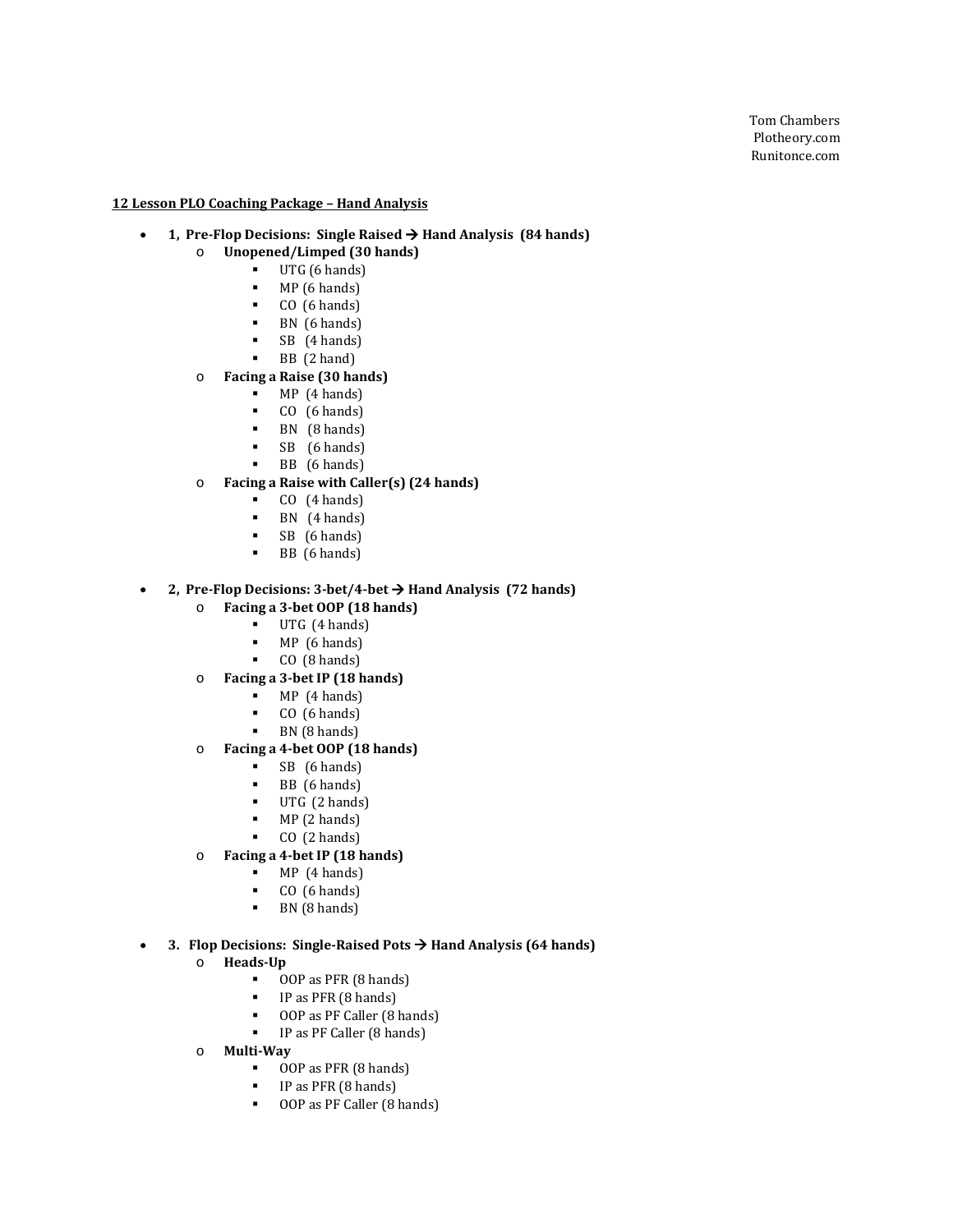IP as PF Caller (8 hands)

#### • **4. Flop Decisions: 3-bet/4-bet Pots Hand Analysis (64 hands)**

- o **3-bet Pots** 
	- OOP as 3-bettor (8 hands)
	- IP as 3-bettor (8 hands)
	- OOP as 3-bettor (8 hands)
	- IP as 3-bettor (8 hands)
- o **4-bet Pots** 
	- OOP as 4-bettor (8 hands)
	- **IP** as 4-bettor (8 hands)
	- OOP as 4-bettor (8 hands)
	- IP as 4-bettor (8 hands)

#### • **5, Turn Decisions Single-Raised HU Pots Hand Analysis (52 hands)**

- o **Single Raised HU Pot, Flop Bet-Call (15 hands)**
	- Texture Shift #1a: Unpaired Very Dynamic  $\rightarrow$  Unpaired Dynamic (3 hands)
	- Texture Shift #1b: Unpaired Dynamic  $\rightarrow$  Unpaired Dynamic (3 hands)
	- Texture Shift #1c: Unpaired Static  $\rightarrow$  Unpaired Dynamic (3 hands)
	- Texture Shift #2a:Unpaired Dynamic Unpaired Semi-Dynamic (3 hands)
	- Texture Shift #2b:Unpaired Static Unpaired Semi-Dynamic (3 hands)
- o **Single Raised HU Pot, Flop Bet-Call (11 hands)**
	- Texture Shift #3a: Unpaired Very Dynamic  $\rightarrow$  Unpaired Possible Flush (1 hand)
	- Texture Shift #3b: Unpaired Dynamic  $\rightarrow$  Unpaired Possible Flush (1 hand)<br>Texture Shift #42: Unpaired Very Dynamic  $\rightarrow$  Paired Medium Dry (1 hand)
	- Texture Shift #4a: Unpaired Very Dynamic  $\rightarrow$  Paired Medium Dry (1 hand)
	- Texture Shift #4b: Unpaired Dynamic  $\rightarrow$  Paired Medium Dry (1 hand)
	- Texture Shift #4c: Unpaired Static  $\rightarrow$  Paired Medium Dry (1 hand)
	- Texture Shift #4d: Unpaired Dynamic  $\rightarrow$  Paired Dry (1 hand)
	- Texture Shift #4e: Unpaired Static  $\rightarrow$  Paired Dry (1 hand)
	- Texture Shift #5a: Unpaired Monotone → Unpaired Possible Flush (1 hand)
	- **Texture Shift #6a: Paired Medium Dry**  $\rightarrow$  **Paired Medium Dry (1 hand)**
	- Texture Shift #6b: Paired Dry  $\rightarrow$  Paired Medium Dry (1 hand)
	- Texture Shift #6c: Paired Dry  $\rightarrow$  Paired Dry (1 hand)
- o **Single Raised HU Pot, Flop Check-Check (15 hands)**
	- Texture Shift #1a: Unpaired Very Dynamic  $\rightarrow$  Unpaired Dynamic (3 hands)
	- Texture Shift #1b: Unpaired Dynamic  $\rightarrow$  Unpaired Dynamic (3 hands)<br>Texture Shift #1c: Unpaired Static  $\rightarrow$  Unpaired Dynamic (3 hands)
	- Texture Shift #1c: Unpaired Static  $\rightarrow$  Unpaired Dynamic (3 hands)
	- Texture Shift #2a:Unpaired Dynamic Unpaired Semi-Dynamic (3 hands)
	- Texture Shift #2b: Unpaired Static → Unpaired Semi-Dynamic (3 hands)
- o **Single Raised HU Pot, Flop Check-Check (11 hand)**
	- Texture Shift #3a: Unpaired Very Dynamic  $\rightarrow$  Unpaired Possible Flush (1 hand)
	- Texture Shift #3b: Unpaired Dynamic  $\rightarrow$  Unpaired Possible Flush (1 hand)
	- Texture Shift #4a: Unpaired Very Dynamic  $\rightarrow$  Paired Medium Dry (1 hand)
	- Texture Shift #4b: Unpaired Dynamic  $\rightarrow$  Paired Medium Dry (1 hand)
	- Texture Shift #4c: Unpaired Static  $\rightarrow$  Paired Medium Dry (1 hand)
	- Texture Shift #4d: Unpaired Dynamic  $\rightarrow$  Paired Dry (1 hand)
	- Texture Shift #4e: Unpaired Static  $\rightarrow$  Paired Dry (1 hand)
	- Texture Shift #5a: Unpaired Monotone  $\rightarrow$  Unpaired Possible Flush (1 hand)
	- Texture Shift #6a: Paired Medium Dry  $\rightarrow$  Paired Medium Dry (1 hand)
	- Texture Shift #6b: Paired Dry  $\rightarrow$  Paired Medium Dry (1 hand)
	- Texture Shift #6c: Paired Dry  $\rightarrow$  Paired Dry (1 hand)

## • **6, Turn Decisions Single-Raised MW Pots Hand Analysis (63 hands)**

- o **Single Raised MW Pot, Flop Bet-Call-Fold (10 hands)**
	- Texture Shift #1a: Unpaired Very Dynamic  $\rightarrow$  Unpaired Dynamic (2 hands)
	- Texture Shift #1b: Unpaired Dynamic  $\rightarrow$  Unpaired Dynamic (2 hands)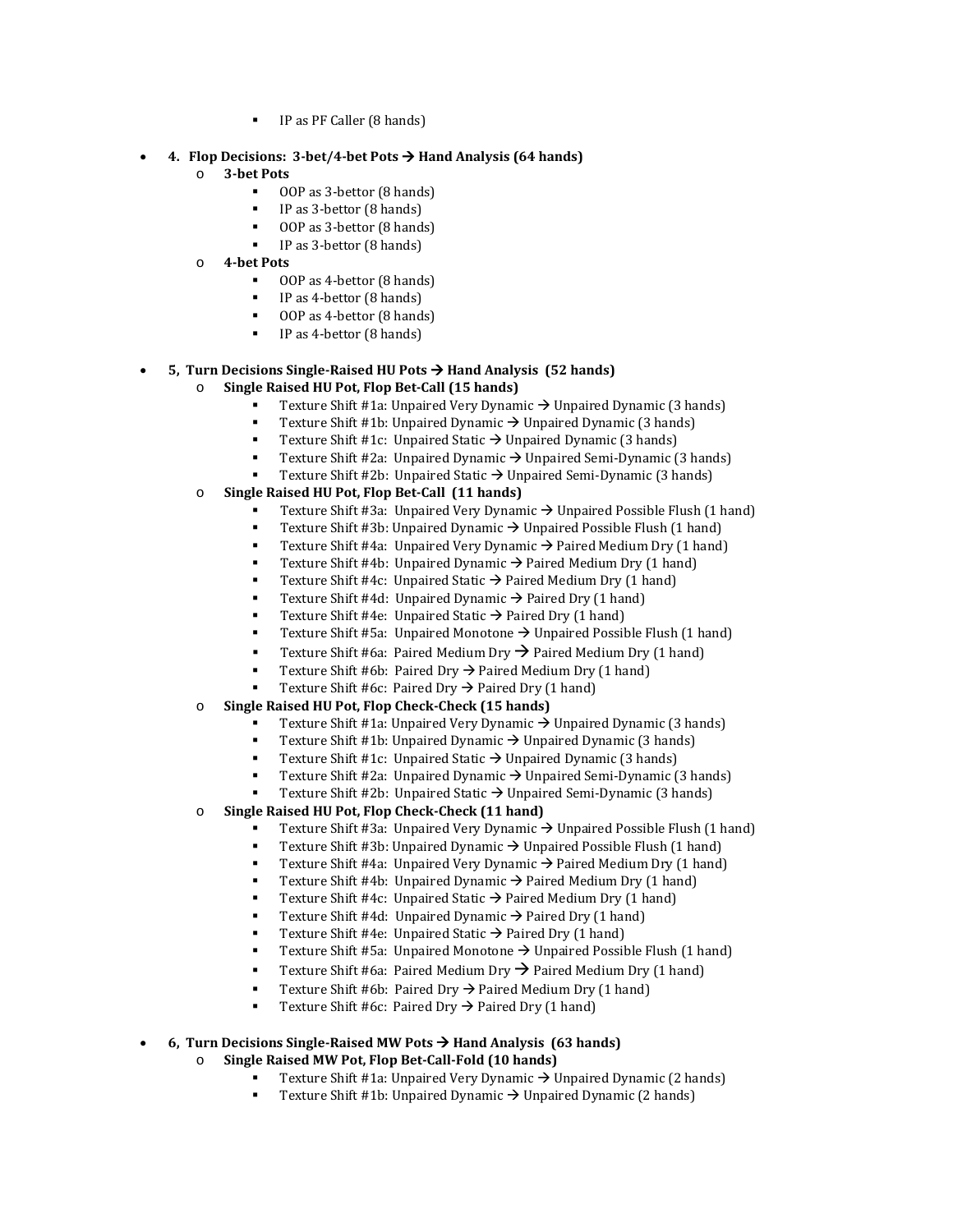- Texture Shift #1c: Unpaired Static  $\rightarrow$  Unpaired Dynamic (2 hands)
	- Texture Shift #2a: Unpaired Dynamic → Unpaired Semi-Dynamic (2 hands)
- Texture Shift #2b: Unpaired Static → Unpaired Semi-Dynamic (2 hands)
- o **Single Raised MW Pot, Flop Bet-Call-Fold (11 hands)**
	- Texture Shift #3a: Unpaired Very Dynamic  $\rightarrow$  Unpaired Possible Flush (1 hand)
	- Texture Shift #3b: Unpaired Dynamic  $\rightarrow$  Unpaired Possible Flush (1 hand)
	- Texture Shift #4a: Unpaired Very Dynamic  $\rightarrow$  Paired Medium Dry (1 hand)
	- Texture Shift #4b: Unpaired Dynamic  $\rightarrow$  Paired Medium Dry (1 hand)
	- Texture Shift #4c: Unpaired Static  $\rightarrow$  Paired Medium Dry (1 hand)
	- Texture Shift #4d: Unpaired Dynamic  $\rightarrow$  Paired Dry (1 hand)
	- Texture Shift #4e: Unpaired Static  $\rightarrow$  Paired Dry (1 hand)
	- Texture Shift #5a: Unpaired Monotone  $\rightarrow$  Unpaired Possible Flush (1 hand)
	- **Texture Shift #6a: Paired Medium Dry**  $\rightarrow$  **Paired Medium Dry (1 hand)**
	- Texture Shift #6b: Paired Dry  $\rightarrow$  Paired Medium Dry (1 hand)
	- Texture Shift #6c: Paired Dry  $\rightarrow$  Paired Dry (1 hand)
- o **Single Raised MW Pot, Flop Bet-Call-Call (10 hands)**
	- Texture Shift #1a: Unpaired Very Dynamic  $\rightarrow$  Unpaired Dynamic (2 hands)
	- Texture Shift #1b: Unpaired Dynamic  $\rightarrow$  Unpaired Dynamic (2 hands)
	- Texture Shift #1c: Unpaired Static  $\rightarrow$  Unpaired Dynamic (2 hands)
	- Texture Shift #2a:Unpaired Dynamic Unpaired Semi-Dynamic (2 hands)
	- Texture Shift #2b:Unpaired Static Unpaired Semi-Dynamic (2 hands)
- o **Single Raised MW Pot, Flop Bet-Call-Call (11 hands)**
	- Texture Shift #3a: Unpaired Very Dynamic  $\rightarrow$  Unpaired Possible Flush (1 hand)
	- Texture Shift #3b: Unpaired Dynamic  $\rightarrow$  Unpaired Possible Flush (1 hand)
	- Texture Shift #4a: Unpaired Very Dynamic  $\rightarrow$  Paired Medium Dry (1 hand)
	- Texture Shift #4b: Unpaired Dynamic  $\rightarrow$  Paired Medium Dry (1 hand)
	- Texture Shift #4c: Unpaired Static  $\rightarrow$  Paired Medium Dry (1 hand)
	- Texture Shift #4d: Unpaired Dynamic  $\rightarrow$  Paired Dry (1 hand)
	- Texture Shift #4e: Unpaired Static  $\rightarrow$  Paired Dry (1 hand)
	- Texture Shift #5a: Unpaired Monotone  $\rightarrow$  Unpaired Possible Flush (1 hand)
	- Texture Shift #6a: Paired Medium Dry  $\rightarrow$  Paired Medium Dry (1 hand)
	- Texture Shift #6b: Paired Dry  $\rightarrow$  Paired Medium Dry (1 hand)
	- Texture Shift #6c: Paired Dry  $\rightarrow$  Paired Dry (1 hand)
- o **Single Raised MW Pot, Flop Check-Check-Check (10 hands)**
	- Texture Shift #1a: Unpaired Very Dynamic  $\rightarrow$  Unpaired Dynamic (2 hands)
	- Texture Shift #1b: Unpaired Dynamic  $\rightarrow$  Unpaired Dynamic (2 hands)
	- Texture Shift #1c: Unpaired Static  $\rightarrow$  Unpaired Dynamic (2 hands)
	- Texture Shift #2a:Unpaired Dynamic Unpaired Semi-Dynamic (2 hands)
	- Texture Shift #2b: Unpaired Static → Unpaired Semi-Dynamic (2 hands)
- o **Single Raised MW Pot, Flop Check-Check-Check (11 hands)**
	- Texture Shift #3a: Unpaired Very Dynamic  $\rightarrow$  Unpaired Possible Flush (1 hand)
	- Texture Shift #3b: Unpaired Dynamic  $\rightarrow$  Unpaired Possible Flush (1 hand)<br>■ Texture Shift #42: Unpaired Very Dynamic  $\rightarrow$  Paired Medium Dry (1 hand)
	- Texture Shift #4a: Unpaired Very Dynamic  $\rightarrow$  Paired Medium Dry (1 hand)
	- Texture Shift #4b: Unpaired Dynamic  $\rightarrow$  Paired Medium Dry (1 hand)
	- Texture Shift #4c: Unpaired Static  $\rightarrow$  Paired Medium Dry (1 hand)
	- Texture Shift #4d: Unpaired Dynamic  $\rightarrow$  Paired Dry (1 hand)
	- Texture Shift #4e: Unpaired Static  $\rightarrow$  Paired Dry (1 hand)
	- Texture Shift #5a: Unpaired Monotone  $\rightarrow$  Unpaired Possible Flush (1 hand)
	- Texture Shift #6a: Paired Medium Dry  $\rightarrow$  Paired Medium Dry (1 hand)
	- Texture Shift #6b: Paired Dry  $\rightarrow$  Paired Medium Dry (1 hand)
	- Texture Shift #6c: Paired Dry  $\rightarrow$  Paired Dry (1 hand)

## • **7. Turn Decisions 3-bet Pots Hand Analysis (63 hands)**

- o **3-bet HU Pot, Flop Bet-Call (20 hands)**
	- Texture Shift #1a: Unpaired Very Dynamic  $\rightarrow$  Unpaired Dynamic (4 hands)
	- Texture Shift #1b: Unpaired Dynamic  $\rightarrow$  Unpaired Dynamic (4 hands)
	- Texture Shift #1c: Unpaired Static  $\rightarrow$  Unpaired Dynamic (4 hands)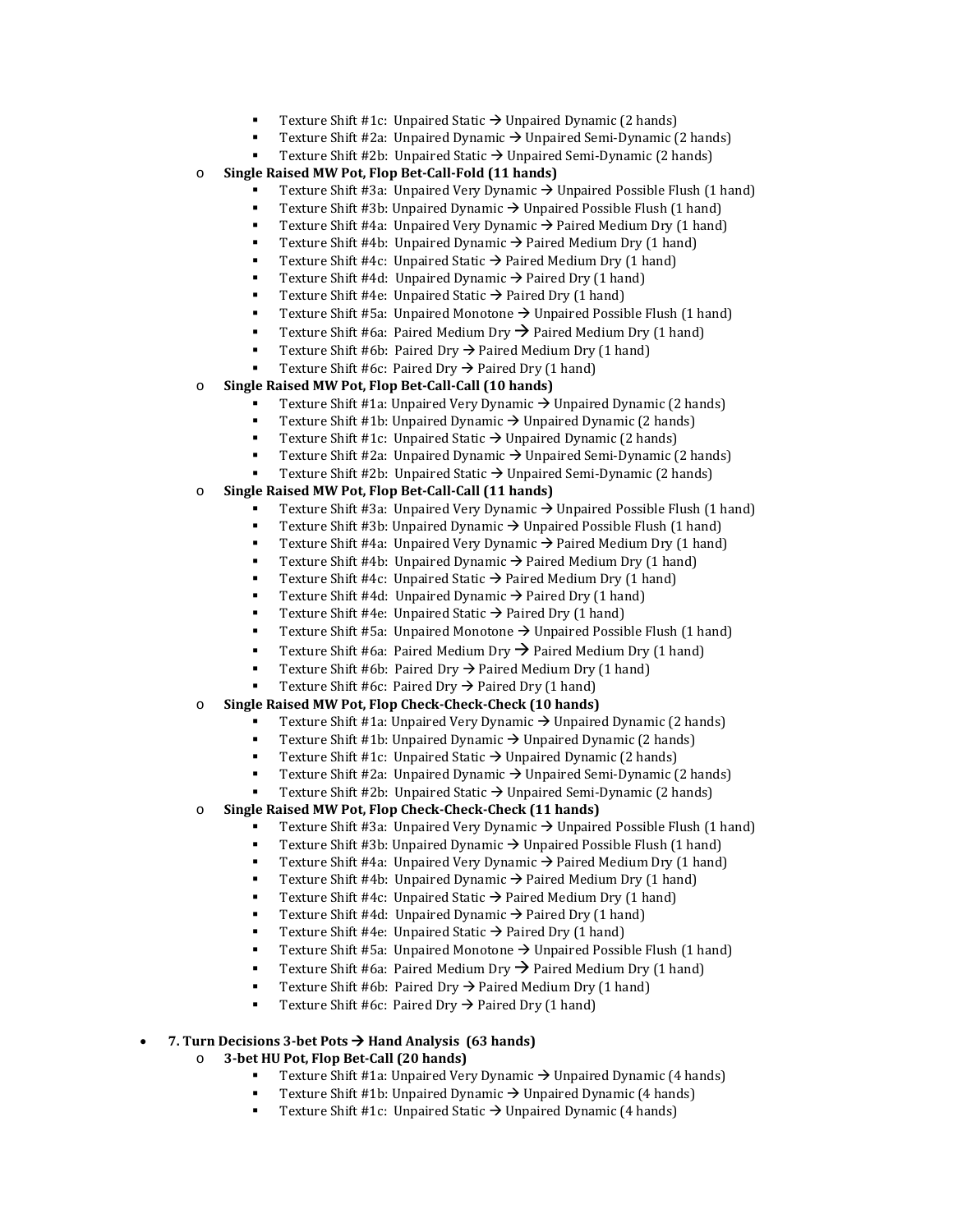- Texture Shift #2a:Unpaired Dynamic Unpaired Semi-Dynamic (4 hands)
- Texture Shift #2b:Unpaired Static Unpaired Semi-Dynamic (4 hands)
- o **3-bet HU Pot, Flop Bet-Call (22 hands)**
	- Texture Shift #3a: Unpaired Very Dynamic  $\rightarrow$  Unpaired Possible Flush (2 hands )
	- Texture Shift #3b: Unpaired Dynamic  $\rightarrow$  Unpaired Possible Flush (2 hands )
	- Texture Shift #4a: Unpaired Very Dynamic  $\rightarrow$  Paired Medium Dry (2 hands )
	- Texture Shift #4b: Unpaired Dynamic  $\rightarrow$  Paired Medium Dry (2 hands)
	- Texture Shift #4c: Unpaired Static  $\rightarrow$  Paired Medium Dry (2 hands)
	- Texture Shift #4d: Unpaired Dynamic  $\rightarrow$  Paired Dry (2 hands)
	- Texture Shift #4e: Unpaired Static  $\rightarrow$  Paired Dry (2 hands )
	- Texture Shift #5a: Unpaired Monotone  $\rightarrow$  Unpaired Possible Flush (2 hands)
	- **Texture Shift #6a: Paired Medium Dry**  $\rightarrow$  **Paired Medium Dry (2 hands)**
	- Texture Shift #6b: Paired Dry  $\rightarrow$  Paired Medium Dry (2 hands )
	- Texture Shift #6c: Paired Dry  $\rightarrow$  Paired Dry (2 hands )
- o **3-bet HU Pot, Flop Check-Check (10 hands)**
	- Texture Shift #1a: Unpaired Very Dynamic  $\rightarrow$  Unpaired Dynamic (2 hands)
	- Texture Shift #1b: Unpaired Dynamic  $\rightarrow$  Unpaired Dynamic (2 hands)
	- Texture Shift #1c: Unpaired Static  $\rightarrow$  Unpaired Dynamic (2 hands)
	- Texture Shift #2a: Unpaired Dynamic → Unpaired Semi-Dynamic (2 hands)
	- Texture Shift #2b: Unpaired Static → Unpaired Semi-Dynamic (2 hands)
- o **3-bet HU Pot, Flop Check-Check (11 hands)**
	- Texture Shift #3a: Unpaired Very Dynamic  $\rightarrow$  Unpaired Possible Flush (1 hand)
	- Texture Shift #3b: Unpaired Dynamic  $\rightarrow$  Unpaired Possible Flush (1 hand)
	- Texture Shift #4a: Unpaired Very Dynamic  $\rightarrow$  Paired Medium Dry (1 hand)
	- Texture Shift #4b: Unpaired Dynamic  $\rightarrow$  Paired Medium Dry (1 hand)
	- Texture Shift #4c: Unpaired Static  $\rightarrow$  Paired Medium Dry (1 hand)
	- Texture Shift #4d: Unpaired Dynamic  $\rightarrow$  Paired Dry (1 hand)
	- Texture Shift #4e: Unpaired Static  $\rightarrow$  Paired Dry (1 hand)
	- Texture Shift #5a: Unpaired Monotone  $\rightarrow$  Unpaired Possible Flush (1 hand)
	- Texture Shift #6a: Paired Medium Dry  $\rightarrow$  Paired Medium Dry (1 hand)
	- Texture Shift #6b: Paired Dry  $\rightarrow$  Paired Medium Dry (1 hand)
	- Texture Shift #6c: Paired Dry  $\rightarrow$  Paired Dry (1 hand)
- **8. River Decision #1 (6 hands)**
	- o **River Decision Process (6 hands)**
		- Analyze the Texture
		- Analyze the Action
		- Analyze the Ranges
		- Narrow the Focus (What Hands Matter?)
		- Re-)Evaluate the Opponent<br>  $\blacksquare$  Choose Bet Sizing (Evaluate 0
		- Choose Bet Sizing/Evaluate Opponent's Bet Sizing

#### • **9. River Decision #2 (6 hands)**

- o **River Decision Process (6 hands)**
	- Analyze the Texture
	- Analyze the Action
	- Analyze the Ranges
	- Narrow the Focus (What Hands Matter?)
	- Re-)Evaluate the Opponent<br>Choose Bet Sizing/Evaluate (
	- Choose Bet Sizing/Evaluate Opponent's Bet Sizing
- **10. Single Hand Deep Dive #1 (1 hand)**
	- o Pre-Flop Decision
	- o Flop Decision